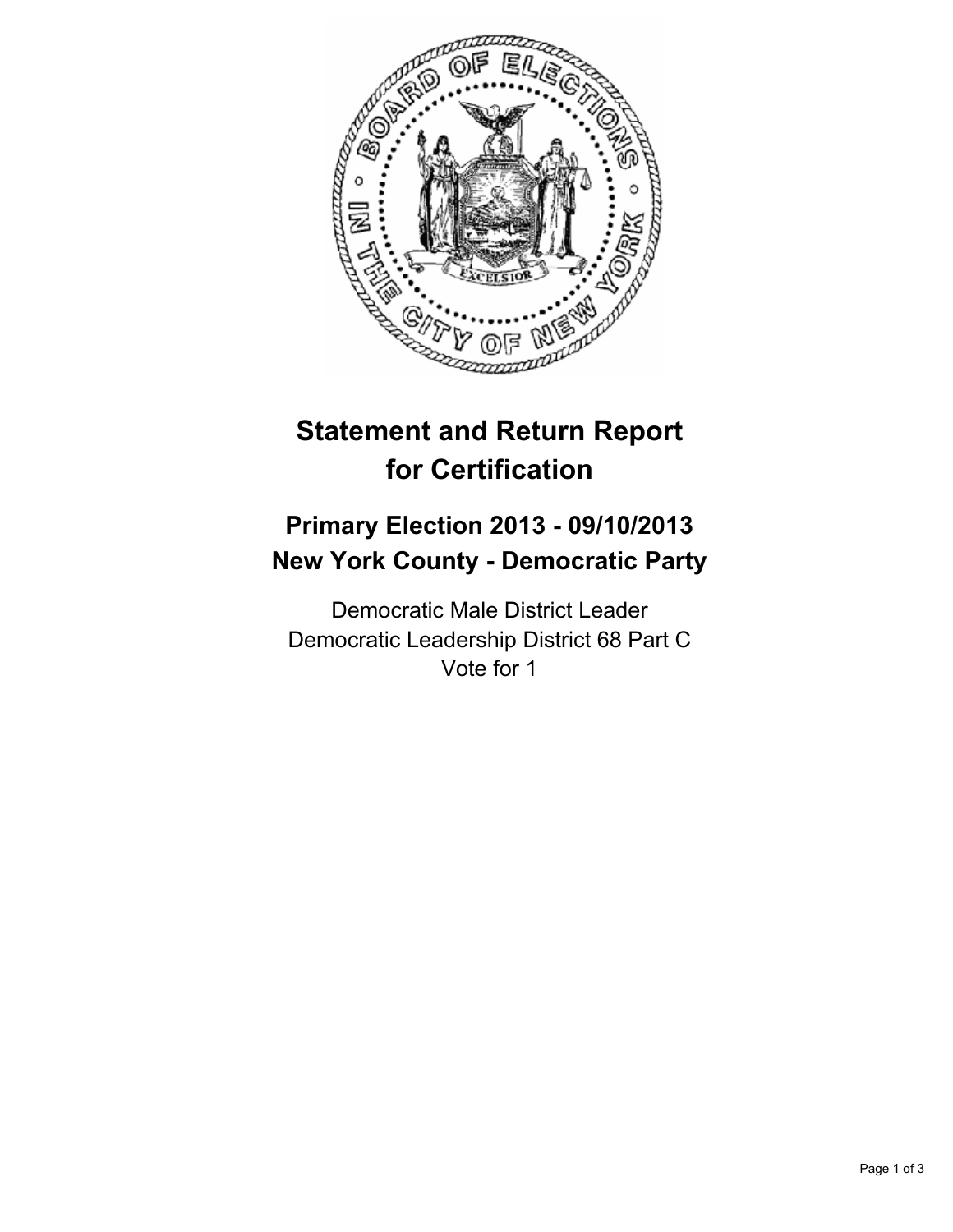

### **Assembly District 68**

| <b>Total Votes</b>   | 1,693 |
|----------------------|-------|
|                      |       |
| <b>JOHN RUIZ</b>     | 961   |
| <b>EDWARD GIBBS</b>  | 732   |
| <b>AFFIDAVIT</b>     | 40    |
| SPECIAL PRESIDENTIAL | 0     |
| <b>FEDERAL</b>       | 0     |
| ABSENTEE/MILITARY    | 79    |
| <b>EMERGENCY</b>     | 26    |